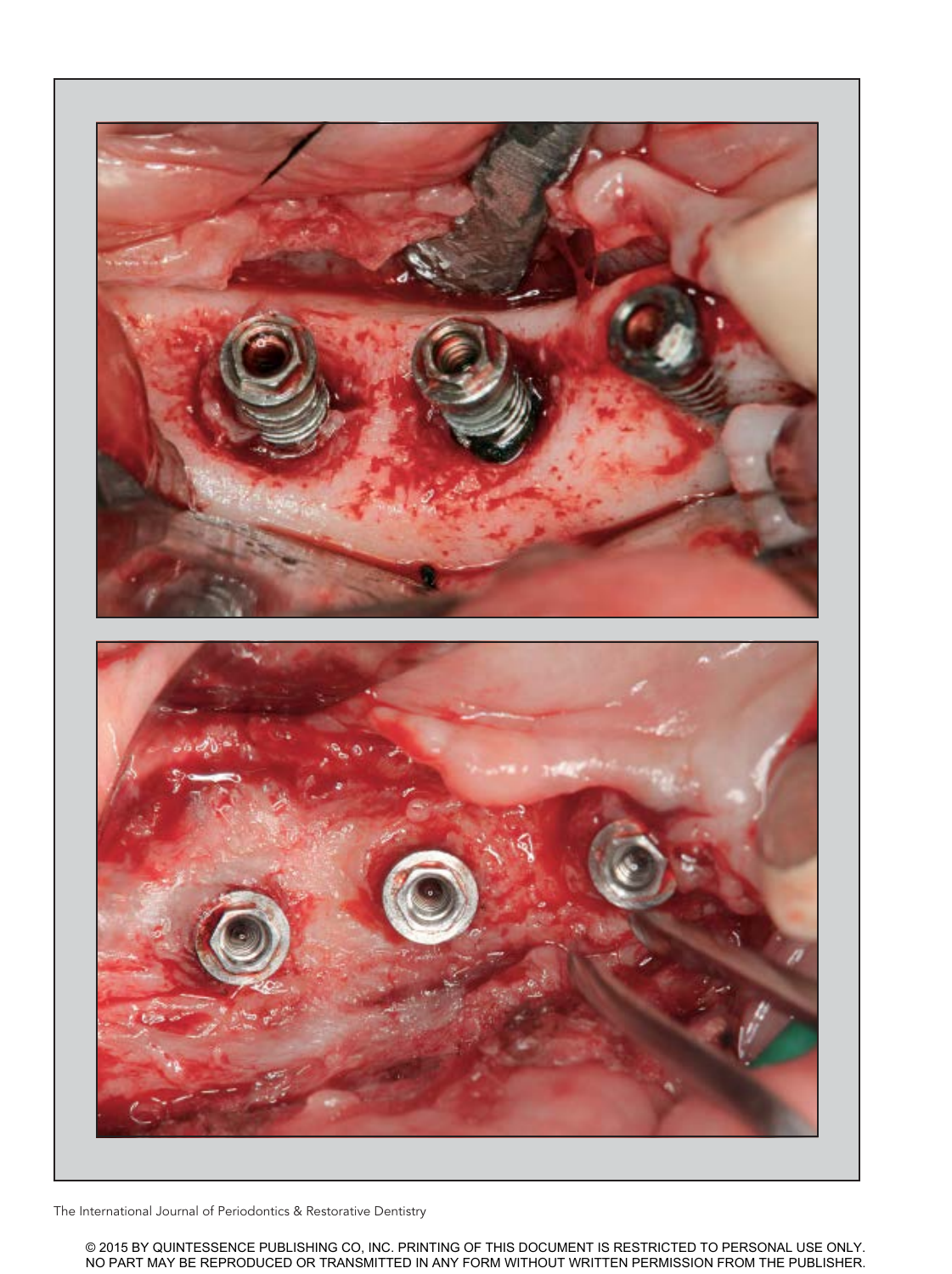# Innovative Regeneration Technology to Solve Peri-implantitis by Er:YAG Laser Based on the Microbiologic Diagnosis: A Case Series



*Toshiaki Yoshino, DDS, PhD1 Atsuhiko Yamamoto, DDS, PhD2 Yoshihiro Ono, DDS3*

*Peri-implantitis is an emerging problem, and corrective therapy requires a method for decontaminating the complex surface structure of the implant body and sterilizing the surrounding tissue. The erbium:yttrium-aluminum-garnet (Er:YAG) laser has proven to effectively allow tissue to regenerate when used for peri-implantitis. The power of the Er:YAG laser is absorbed by a water molecule; therefore, its target neither rises in temperature nor carbonizes. An antibacterial remedy based on the bacteriologic diagnosis, followed by debridement and sterilization of the implant surface and peri-implant tissues by Er:YAG laser is efficacious for peri*implantitis treatment. The aim of this report was to present the effectiveness of the *Er:YAG laser for peri-implant bone regeneration. This case series of two patients showed that antibiotic therapy reduced the bacterial amount from the periimplantitis sites significantly and that Er:YAG laser therapy, along with the bone augmentation, enhanced bone regeneration in the peri-implant bony defects.*  (Int J Periodontics Restorative Dent 2015;35:67–73. doi: 10.11607/prd.2116)

1Private Practice, Yokohama, Japan; Lecturer, The Japan Institute for Advanced Dental Studies, Tokyo, Japan.

2Lecturer, The Japan Institute for Advanced Dental Studies, Tokyo, Japan; Private Practice, Osaka, Japan.

3Director, The Japan Institute for Advanced Dental Studies, Tokyo, Japan.

Correspondence to: Dr Toshiaki Yoshino, Yoshino Dental Office, Yokohamanishikyodo Bldg 5F, Kitasaiwai 1-2-13, Nishiku, Yokohama, Kanagawa, Japan; fax: 81-45-317-3007; email: yoshino@yoshino-do.jp.

©2015 by Quintessence Publishing Co Inc.

Implant therapy has become a routine dental treatment modality and, frequently, the first choice to replace missing teeth. The texture of implant surfaces has been improved to expedite osseointegration, but there is some concern that a rough surface to the collar of the implant may introduce the risk of bacterial infection described as peri-implantitis. Periimplantitis and periodontitis are inflammatory diseases with a bacterial etiology,<sup>1</sup> but they differ in the fact that the implant has a complex artificial surface placed in alveolar bone. The treatment of any problem requires an appropriate diagnosis and, if possible, an understanding of the etiology before initiating treatment. The debridement of a complex implant surface that has become infected is a significant challenge. The possibility of regenerating lost bone and reestablishing bone-implant contact without a clean surface is unlikely. In this study, the erbium:yttrium-aluminum-garnet (Er:YAG) laser was used to decontaminate the implant surface. This hard tissue laser has the capability of being absorbed by water molecules, $2,3$ which prevents a rise in temperature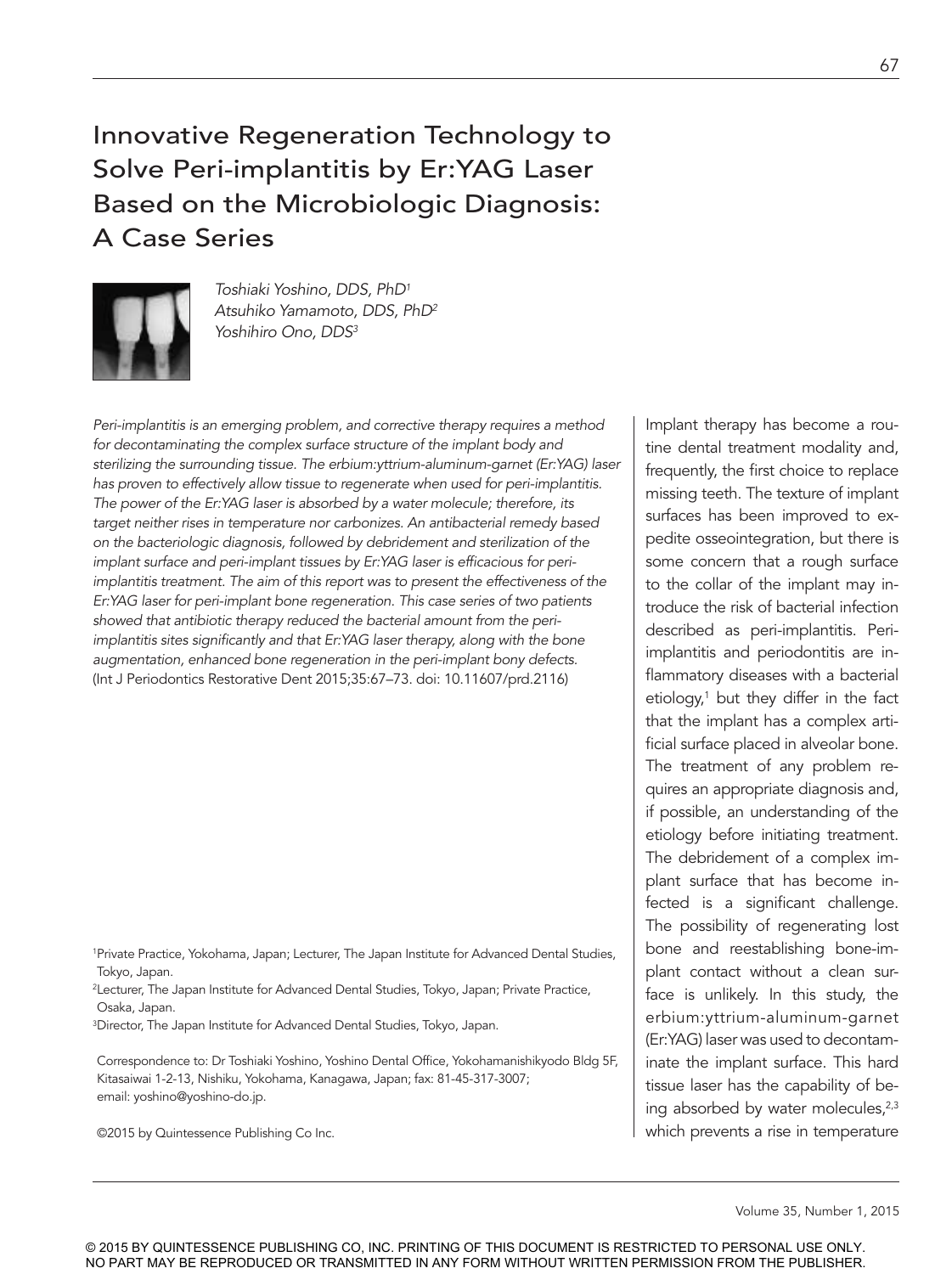

Fig 1 *Severe bone resorption could be observed at the mandibular right second premolar and first molar sites.*



Fig 2 *Before regenerative surgery, a lack of keratinized tissue and a shallow vestibule were observed.* 



Fig 3 *After flap reflection, severe saucerlike bone resorption and black subgingival calculus were visible on the implants. The implants were irradiated to remove subgingival calculus and to detoxify and sterilize the implant surface without heat or carbonization using an Er:YAG laser.*

that might carbonize or cause thermal degeneration to the surrounding tissues.4 This device causes the least damage with little or no thermal alteration or melting of the titanium surface at a specific energy band.<sup>3,5</sup> Bacteria on the irradiated surface are eradicated without heat. The device is also reported to be capable of detoxifying lipopolysaccharide (LPS) and improving the healing activity of vital tissues.<sup>6</sup> When treating periimplantitis, it is effective for debridement of the complex body surface, decortification of bone, sterilization of the soft and hard peri-implant tissues, and detoxification of bacterial metabolites.7

This study demonstrated favorable bone regeneration for patients suffering from peri-implantitis by performing antibacterial therapy based on bacteriologic and immunologic testing followed by debridement and sterilization of the implant surface and peri-implant tissues using Er:YAG laser. This laser also is effective for periodontal resective

therapy, scaling, and the removal of bone and cementum.8

# Method and materials

Two patients with prominent loss of alveolar bone due to peri-implantitis were treated by disinfection with the Er:YAG laser and a bone graft regeneration procedure after diagnosis by radiographic examination. A bacteriologic examination with the polymerase chain reaction (PCR)-invader method was performed to measure the total count of bacteria, the number of each bacterial flora, and the partial ratio of each flora. The following bacterial species were examined: *Porphyromonas gingivalis*, *Tannerella forsythia*, *Treponema denticola*, *Aggregatibacter actinomycetemcomitans*, and *Prevotella intermedia*. These factors were measured immediately after the periimplantitis diagnosis, after antibacterial therapy, and after surgical therapy. Amoxicillin combined with

metronidazole was administered for 4 weeks for the first case, $9$  and azithromycin, whose effect lasts a week after 3 continuous days of administration, was taken for 3 days as the antibacterial therapy for the second case.<sup>10</sup> Laser irradiation was followed by sterilization. The authors used Er:YAG laser (Erwin AdvErL, J. Morita) with different types of tips, including the straight-irradiation tip (CF400) for bone penetration, the side-irradiation tip (P400T) for debridement of the implant body, and the straight-and-side irradiation tip (PS600T) to remove the inner marginal epithelium of the gingival sulcus. The output levels were selected from the preset panel and were 150 mJ at 10 pulses per second (pps), 40 mJ at 10 pps, and 70 mJ at 25 pps, respectively. Equal amounts of freeze-dried bone allograft (Oragraft Cortical, LifeNet) and autogenous bone were mixed and soaked with recombinant human plateletderived growth factor BB (Gem 21S, Osteohealth) and were utilized as

The International Journal of Periodontics & Restorative Dentistry

<sup>© 2015</sup> BY QUINTESSENCE PUBLISHING CO, INC. PRINTING OF THIS DOCUMENT IS RESTRICTED TO PERSONAL USE ONLY. NO PART MAY BE REPRODUCED OR TRANSMITTED IN ANY FORM WITHOUT WRITTEN PERMISSION FROM THE PUBLISHER.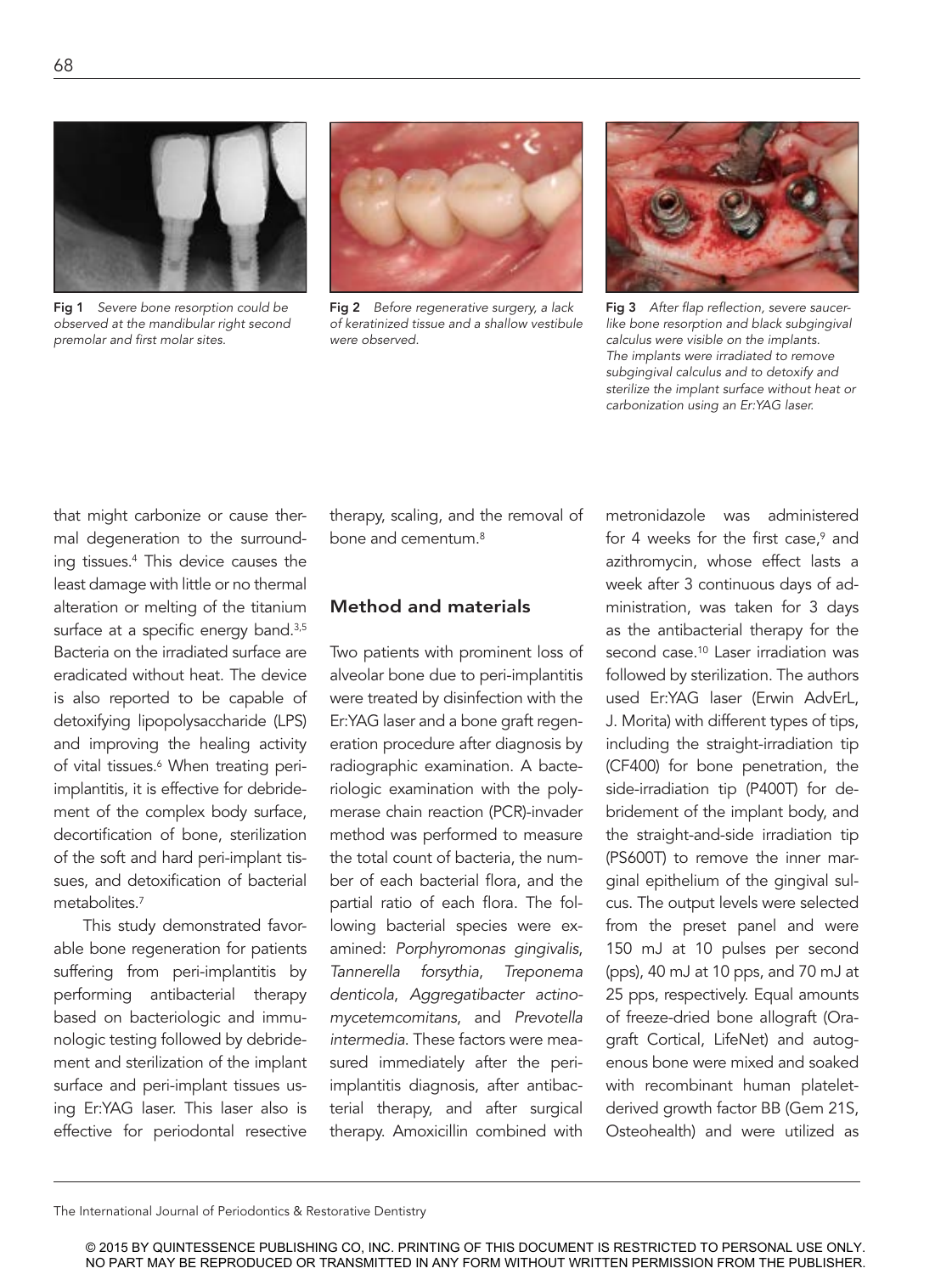

Fig 4 *(left) Preoperative bone resorption around the mandibular right second premolar was 5.91 mm deep and 4.25 mm mesially. (right) The depth of buccal bone resorption on the mandibular right second premolar was 7.28 mm. Measurement of bone resorption around the implants was performed by dental cone beam CT.* 



Fig 5 *Measurement of a significant gain in radiopaque tissue surrounding the implants after 10 months. Remarkably increased hard tissue is observed (+7.21 mm vertically and +4.22 mm horizontally). Bone growth over the first thread was observed (1.62 mm mesially, 1.84 mm vertically, and 2.20 mm buccally on mandibular right second premolar.*





Fig 7 *Additional vestibuloplasty and a free gingival graft were performed, as evident in the (left) before and (right) after images (clinical and radiographs).* 

the bone graft material. A polylactate membrane (GC) was fixed by the cover screw. To evaluate the hard tissue, dental cone beam computed tomography (CBCT; Veraviewepocs 3D, J. Morita) was used. Horizontal and vertical bone defects in the mesiodistal sections were evaluated before regenerative therapy and 9 months and 1.5 years after.

#### Results

*Case 1 (Figs 1 to 7)*

A 62-year-old woman received implants in the mandibular right posterior area, then presented after 6 years complaining of an unpleasant sensation at that site. The radiographic diagnosis was peri-implantitis.

The implant (Steri-Oss, Nobel Biocare) had a titanium plasma-sprayed surface. The results of the bacterial testing are listed in Table 1. There was an excessive ratio of periodontopathic bacterial flora detected; therefore, amoxicillin and metronidazole were administered orally. A panoramic radiograph and CBCT after antibacterial therapy,

© 2015 BY QUINTESSENCE PUBLISHING CO, INC. PRINTING OF THIS DOCUMENT IS RESTRICTED TO PERSONAL USE ONLY. NO PART MAY BE REPRODUCED OR TRANSMITTED IN ANY FORM WITHOUT WRITTEN PERMISSION FROM THE PUBLISHER.

Volume 35, Number 1, 2015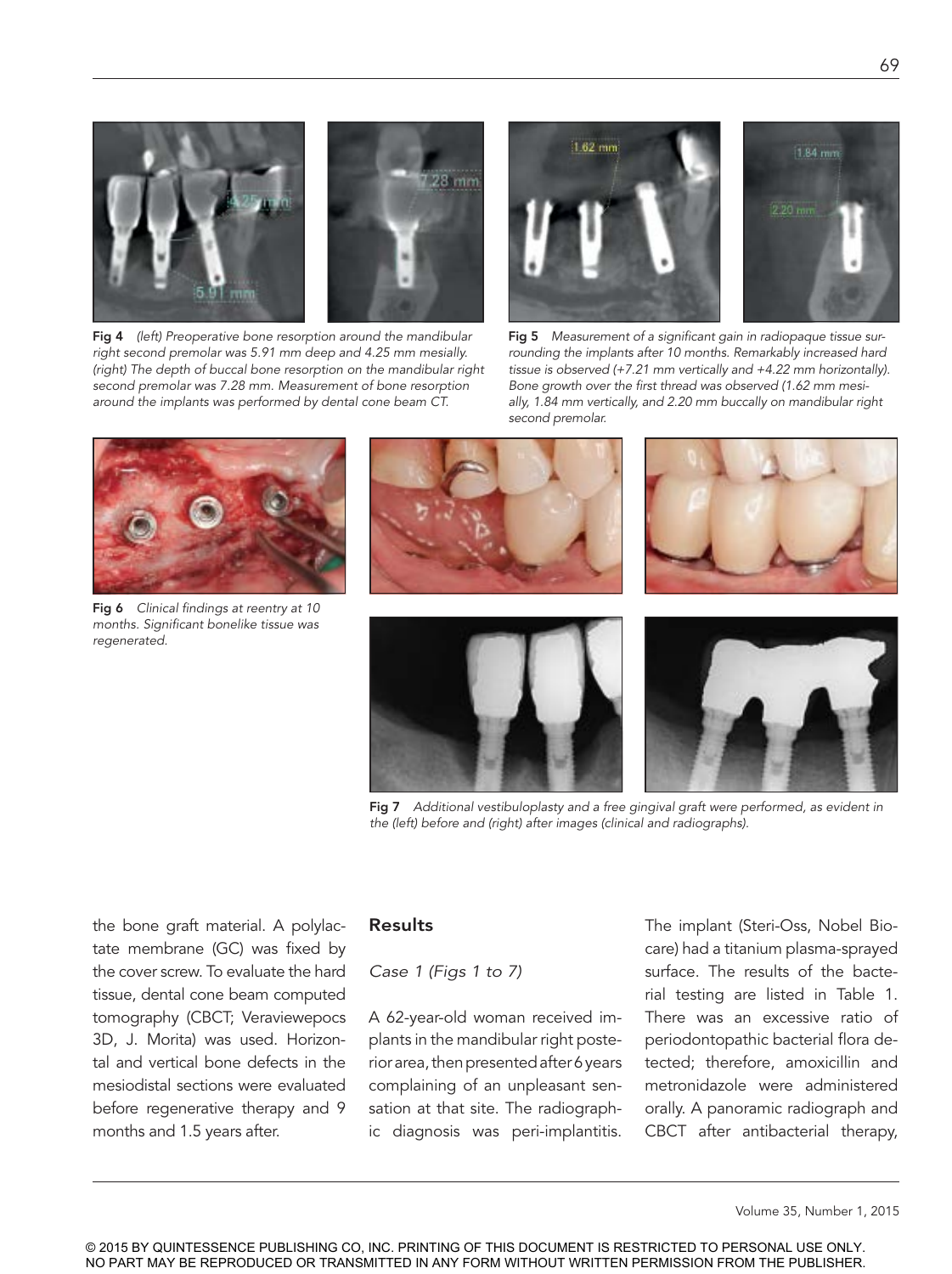# **Table 1 Case 1 bacterial analysis of mandibular right first molar site before and after oral antibiotics treatment**

|                         | Count         |                              | Ratio to total (%) |                                     |            |
|-------------------------|---------------|------------------------------|--------------------|-------------------------------------|------------|
| <b>Bacteria</b>         | <b>Before</b> | After<br>treatment treatment | <b>Before</b>      | After<br>treatment treatment Normal |            |
| Total                   | 100,000       | 3,700                        |                    |                                     |            |
| A actinomycetemcomitans | 0             | $\Omega$                     | 0.00               | 0.00                                | < 0.01     |
| P gingivalis            | 49,000        | 0                            | 49.00              | 0.00                                | ${}_{0.5}$ |
| T forsythia             | 2,800         | $\Omega$                     | 2.80               | 0.00                                | < 0.5      |
| T denticola             | 15,000        | 110                          | 15.00              | 2.97                                | < 5.0      |
| P intermedia            | 390           | $\Omega$                     | 0.39               | 0.00                                | < 2.5      |



Fig 8 *Preoperative radiograph. Bone resorption is evident on the mesial and distal surfaces of the distal implant.* 



Fig 9 *There is a paucity of keratinized gingiva for the distal implant.*



Fig 10 *Preoperative measurement by cone beam CT. (left) Bone resorption (4.1 mm vertically and 1.7 mm horizontally) is evident. (right) The depth of buccal bone resorption was 4.03 mm.* 

Er:YAG laser irradiation, and bone grafting revealed bone regeneration to be 4.22 mm horizontally and 7.21 mm vertically 9 months after the regenerative therapy (see

Figs 4 and 5). The patient has been maintaining good condition for 2 years after treatment, and no periodontopathic bacteria have been detected.

#### *Case 2 (Figs 8 to 12)*

A 68-year-old woman received three implants in the posterior region of her right maxilla. A panoramic radiograph 3 years later revealed bone absorption and demonstrated periimplantitis. The result of the bacterial testing is presented in Table 2. A hydroxyapatite-coated implant (Steri-Oss) replaced the first molar because of poor initial fixation. Interestingly, periodontopathic bacterial flora was detected in this site, but not on the machined surface of the hybrid-design implant (Osseotite, Biomet 3i) in the adjacent second premolar site. Regenerative therapy, along with Er:YAG laser irradiation, was performed as described previously following antibacterial therapy. Bony tissue augmentation was identified as 3.19 mm vertically and 0.93 mm horizontally (see Fig 11). The patient was in good condition 2 years after treatment, with no evidence of periodontal bacteria detected during the maintenance phase. The prognosis was considered to be favorable.

#### **Discussion**

The history of the diagnostic criteria of implant complications reflects the history of success criteria for implant therapy. The 1978 National Institutes of Health Development Conference at Harvard recognized several criteria that are not applicable for osseointegration, eg, mobility of less than 1 mm and vertical bone resorption up to one-third of the implant length.<sup>11</sup> In 1986,

The International Journal of Periodontics & Restorative Dentistry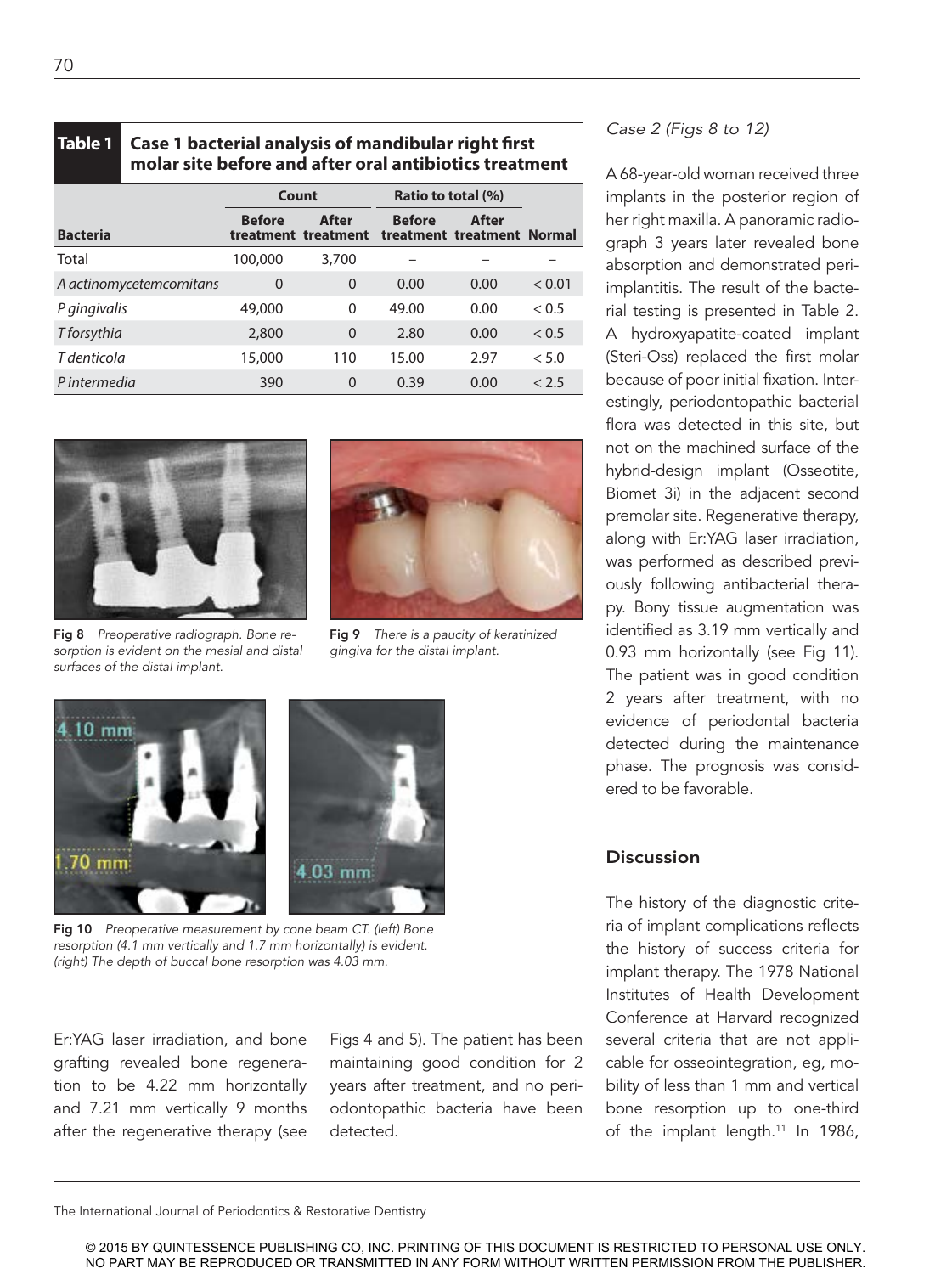

Fig 11 *(left) Measurements of vertical and horizontal ridge augmentation by cone beam CT revealed gains of 3.19 mm vertically and 0.93 mm horizontally 2 years after regenerative surgery around the implant site. (right) Severe buccal bone resorption was observed.*

Fig 12 *After the bone grafting was successful, a vestibuloplasty and free gingival graft were performed without any relapse of peri-implantitis.*

# **Table 2 Case 2 bacterial analysis of maxillary right second premolar (hybrid-design implant) and first molar (HA implant) sites before and after oral antibiotics treatment**

|                         | Count                      |                           |                            |                    |                  | Ratio to total (%) |                                                                 |              |        |
|-------------------------|----------------------------|---------------------------|----------------------------|--------------------|------------------|--------------------|-----------------------------------------------------------------|--------------|--------|
|                         | Tooth $16*$ (HA)           |                           | Tooth 15* (hybrid)         |                    | Tooth $16*$ (HA) |                    | Tooth 15* (hybrid)                                              |              |        |
| <b>Bacteria</b>         | <b>Before</b><br>treatment | <b>After</b><br>treatment | <b>Before</b><br>treatment | After<br>treatment | <b>Before</b>    | <b>After</b>       | <b>Before</b><br>treatment treatment treatment treatment Normal | <b>After</b> |        |
| Total                   | 17,798,480                 | 2,456,400                 | 98,360                     | 10,680             |                  |                    |                                                                 |              |        |
| A actinomycetemcomitans | $\mathbf 0$                | $\mathbf{0}$              | $\mathbf{0}$               | $\Omega$           | 0.00             | 0.00               | 0.00                                                            | 0.00         | < 0.01 |
| P gingivalis            | 199,680                    | 0                         | $\mathbf 0$                | $\Omega$           | 1.12             | 0.00               | 0.00                                                            | 0.00         | < 0.5  |
| T forsythia             | 75,640                     | 0                         | $\mathbf{0}$               | $\Omega$           | 0.42             | 0.00               | 0.00                                                            | 0.00         | < 0.5  |
| T denticola             | 80,320                     | 0                         | 0                          | $\Omega$           | 0.45             | 0.00               | 0.00                                                            | 0.00         | < 5.0  |
| P intermedia            | 663,600                    | 0                         | $\mathbf 0$                | 0                  | 3.73             | 0.00               | 0.00                                                            | 0.00         | < 2.5  |

HA = hydroxyapatite.

\*FDI tooth-numbering system.

Albrektsson introduced the criteria of success that are still applicable today.12 At present, the success criteria resolved at the Toronto Conference on Osseointegration in 1998 are adopted as the standard. Namely, vertical bone resorption of less than 0.2 mm per year after the implant is in function is acceptable. Infection and bone loss at the osseointegrated interface

fails to accomplish this criterion. The fact that the bacterial species detected around implant sites are similar to those found around natural teeth<sup>13-15</sup> and that periodontal pathogenic bacterial species are often detected on a failed implant surface suggests that peri-implant infection is similar to periodontitis.16–18 It is very important to reduce or eliminate periodontal pathogens when treating periodontal disease if a bacterial test reveals an excessive bacterial count. It is rational to suggest that no implant should be placed before completing definitive periodontal treatment.19 Like periodontal treatment, the treatment of peri-implantitis requires eliminating probing depths, bleeding on probing, and exudate. In the past, probing depth at implants was not

Volume 35, Number 1, 2015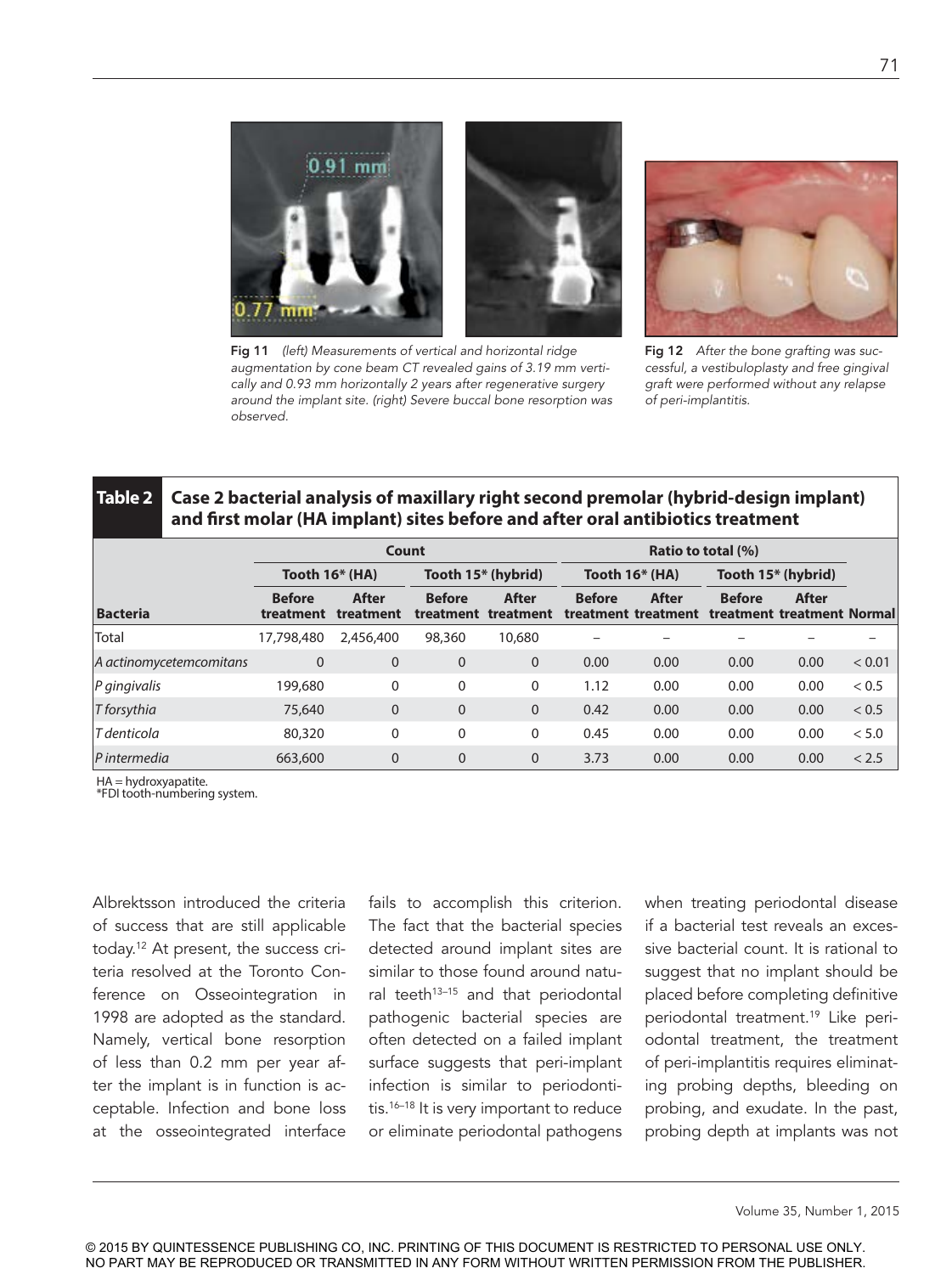considered an important parameter; however, at present it is considered to be a necessary measure to detect infection or attachment loss. Lang et al accumulated these findings and summarized them in Cumulative Interceptive Supportive Therapy,<sup>20</sup> which is considered to be the current guideline for periimplantitis treatment. The count of each type of bacterial flora and its ratio to total bacterial count, as well as other physical conditions of the patient, must be considered before antibacterial therapy is initiated. Oral antibacterial medication should be based on the recommendations of the American Academy of Periodontology,<sup>9</sup> and the difficulty of decontaminating the rough microstructure of contemporary implants must be recognized. It is no easy task to expose and clean the surface of a deep infrabony defect on a natural tooth, even with the possibility of the exposed dentinal tubules absorbing topical antibiotics. Once infection has resulted in peri-implant tissue destruction, it never heals spontaneously, and advanced peri-implantitis can lead to the need to remove the implant. At this point in time, the authors consider the Er:YAG laser to be the ideal tool for addressing this situation. The Er:YAG laser has a high energy absorption rate by water molecules with minimum temperature increase, which leads to effective sterilization of the irradiated surface with less carbonization<sup>21</sup> and less damage to the titanium surface.5 Because of these merits, the authors suggest the Er:YAG laser

as the first choice for debridement of the implant surface. The conventional air ablation method may perform effective debridement; however, it scatters microscopic granules that may penetrate and reside in the soft tissue. In addition to avoiding the latter issue, the Er:YAG laser detoxifies LPS5,6,22 and can accelerate the wound healing mechanism8,23 compared with the conventional method. Phototherapy, including laser therapy, does not require direct contact with the target, so it can irradiate in various directions, which is very effective in light of the complicated structure of the implant threads.

# **Conclusions**

The recommended composite approach to peri-implantitis should be initiated with bacterial identification leading to antibiotic treatment. When bone-implant contact has been compromised, resulting in bone loss, the complex rough surfaces of implants are difficult to decontaminate. Irradiation by Er:YAG laser is proposed as the appropriate approach to cleansing the implant surface and preparing it for regenerative procedures.

### Acknowledgments

The authors are deeply grateful to the J. Morita Corporation for its helpful advice on using the laser device. The authors reported no conflicts of interest related to this study.

#### References

- 1. Albrektsson T, Isidor F (eds). Consensus report of session IV. In: Lang NP, Karring T (eds). Proceedings of the 1st European Workshop on Periodontology. London: Quintessence, 1994:365–369.
- 2. Hale GM, Querry MR. Optical constants of water in the 200-nm to 200-microm wavelength region. Appl Opt 1973;12: 555–563.
- 3. Yamamoto A, Tanabe T. Treatment of peri-implantitis around TiUnite-surface implants using Er:YAG laser microexplosions. Int J Periodontics Restorative Dent 2013;33:21–29.
- 4. Aoki A, Sasaki KM, Watanabe H, Ishikawa I. Lasers in nonsurgical periodontal therapy. Periodontol 2000 2004;36:59–97.
- 5. Matsuyama T, Aoki A, Oda S, Yoneyama T, Ishikawa I. Effects of the Er:YAG laser irradiation on titanium implant materials and contaminated implant abutment surfaces. J Clin Laser Med Surg 2003;21: 7–17.
- 6. Folwaczny M, Aggstaller H, Mehl A, Hickel R. Removal of bacterial endotoxin from root surface with Er:YAG laser. Am J Dent 2003;16:3–5.
- 7. Aleksic V, Aoki A, Iwasaki K, et al. Lowlevel Er:YAG laser irradiation enhances osteoblast proliferation through activation of MAPK/ERK. Lasers Med Sci 2010;25:559–569.
- 8. Folwaczny M, Benner KU, Flasskamp B, Mehl A, Hickel R. Effects of 2.94 microm Er:YAG laser radiation on root surfaces treated in situ: A histological study. J Periodontol 2003;74:360–365.
- 9. Califano JV; Research, Science and Therapy Committee, American Academy of Periodontology. Position paper: Periodontal diseases of children and adolescents. J Periodontol 2003;74:1696–1704.
- 10. Gomi K, Yashima A, Nagano T, Kanazashi M, Maeda N, Arai T. Effects of full-mouth scaling and root planing in conjunction with systemically administered azithromycin. J Periodontol 2007;78:422–429.
- 11. Grunder U, Gracis S, Capelli M. Influence of the 3-D bone-to-implant relationship on esthetics. Int J Periodontics Restorative Dent 2005;25:113–119.
- 12. Albrektsson T, Zarb G, Worthington P, Eriksson AR. The long-term efficacy of currently used dental implants: A review and proposed criteria of success. Int J Oral Maxillofac Implants 1986;1:11–25.

The International Journal of Periodontics & Restorative Dentistry